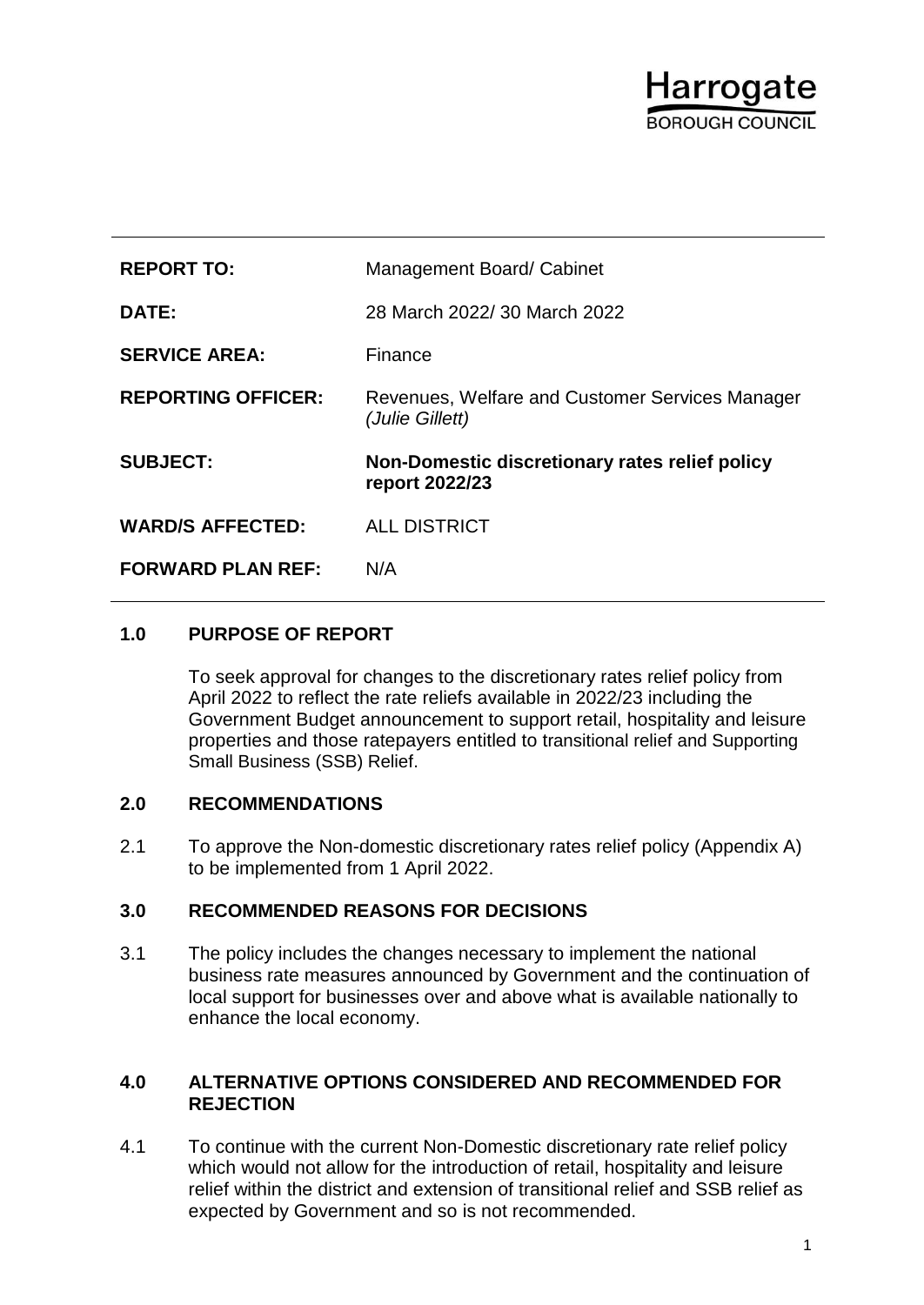## **5.0 THE REPORT**

- 5.1 Discretionary rates relief allows Local Authorities to have some flexibility in areas of relief awarded to businesses to support the local economy and/or focus on specific areas for development.
- 5.2 The policy includes additional areas of relief, such as Town Centre Improvement, to actively support the Councils corporate objectives. The different categories of relief currently available are listed below:
	- Business Investment in targeted growth areas
	- Childcare support relief
	- Hardship Relief
	- Increasing the supply of high quality office space
	- Mobile infrastructure rate relief
	- Partly occupied (Section 44a) relief
	- Re-occupation of empty listed buildings
	- Retail, Hospitality and Leisure relief
	- Transitional Relief and Supporting Small Business relief
	- Rural rate relief
	- Town centre improvement relief
	- Local newspaper relief
	- Discretionary relief for non-profit organisations

To date a total of £227,654 has been awarded in discretionary relief so far this year across these categories where support is met by Harrogate Borough Council. This is more than previous years mainly due to the continuation of temporary reliefs using section 47 Local Government Finance Act 1988 and relief introduced last year for any company wholly owned by the Council established for the provision of service delivery for recreation and social welfare

- 5.3 On 27 October 2021 the Chancellor announced the introduction of a new business rates relief scheme for retail, hospitality and leisure properties to support the businesses that make our high streets and town centres a success and help them to evolve and adapt to changing consumer demands.
- 5.4 The Retail, Hospitality and Leisure (RHL) relief scheme will apply from 1 April 2022 for 2022/23 financial year only. The proposed policy at Appendix A reflects the [Government's guidance for the RHL relief scheme](https://www.gov.uk/government/publications/business-rates-guidance-202223-retail-hospitality-and-leisure-relief-scheme/202223-retail-hospitality-and-leisure-relief-scheme-local-authority-guidance) providing the following:
	- 50% relief for eligible, occupied, retail, hospitality and leisure properties with a 50% relief, up to a cash cap limit of £110,000 per business.
- 5.5 At the Budget on 27 October 2021 the Government also announced that it would extend the current transitional relief scheme and the supporting small business scheme for one year until 31 March 2023.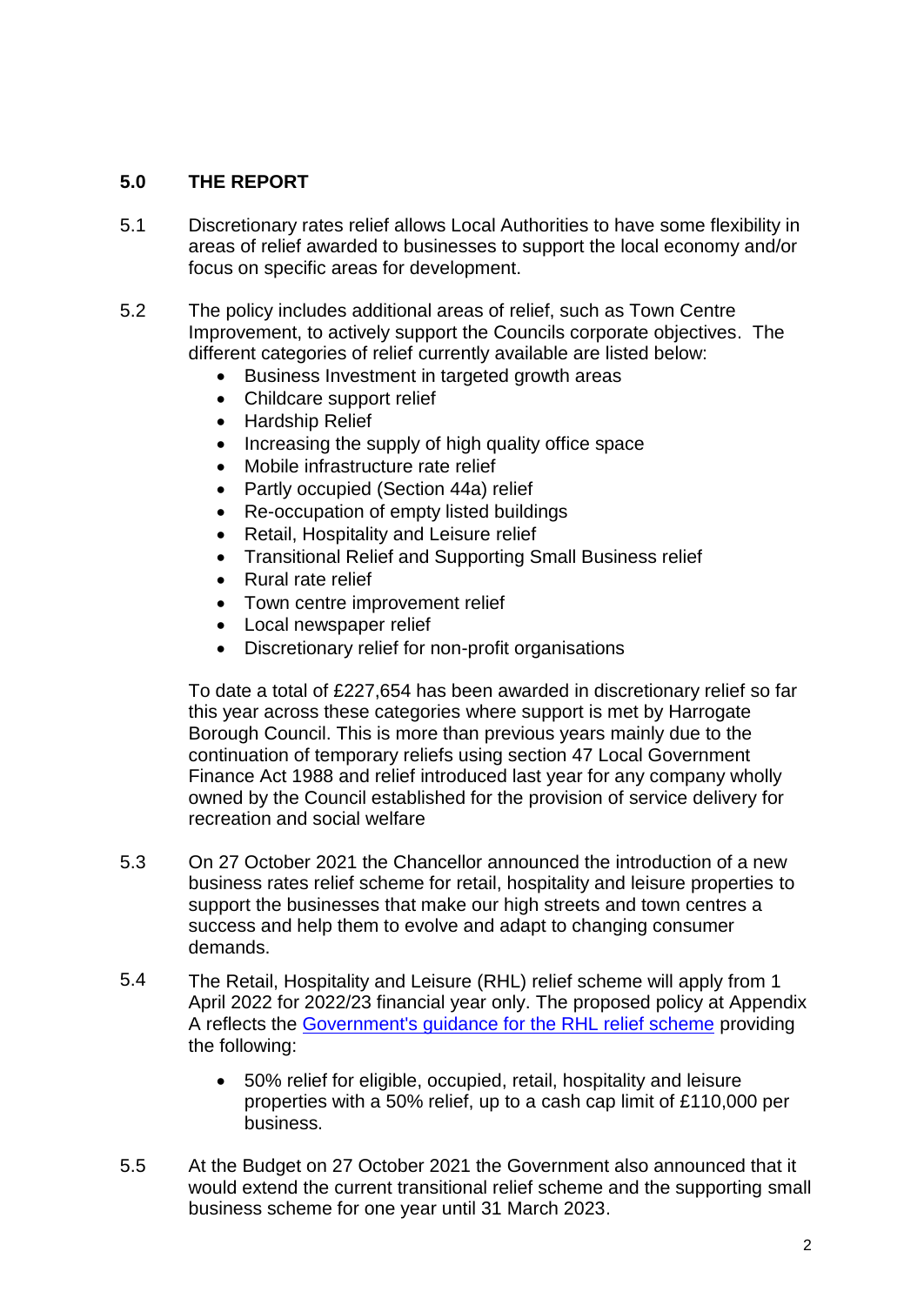5.6

Transitional Relief scheme was introduced in 2017 to help those ratepayers who were faced with higher bills as a result of the revaluation. The scheme was due to end on 31 March 2022 and would have resulted in a small number of ratepayers facing an increase to their full rates bill from 01 April 2022.

5.7

The extension of the scheme through to 31 March 2023, which is the end of the current revaluation cycle and will restrict increases in bills to 15% for small properties (up to rateable value of £20,000) and 25% for medium properties (rateable value of £20,001 to £100,000 inclusive) and is include the proposed rate relief will be awarded in line with the [Government](https://www.gov.uk/government/publications/business-rates-guidance-extension-of-transitional-relief-and-supporting-small-business-relief-for-small-and-medium-properties)  [guidance.](https://www.gov.uk/government/publications/business-rates-guidance-extension-of-transitional-relief-and-supporting-small-business-relief-for-small-and-medium-properties)

5.8

5.9

As the RHL relief and the Extension of Transitional Relief and Supporting Small Business (SSB) relief are temporary measures there is no change to legislation and local authorities are required to grant this relief using discretionary relief powers under section 47 of the Local Government Finance Act 1988 (as amended). These reliefs are fully reimbursed using a grant under section 31 of the Local Government Act 2003 for the loss of income under the rates retention scheme as a result of awarding the relief.

It is proposed that eligible Childcare providers are included into the discretionary rate relief policy for 2022/23 and receive 50% rate relief. During 2020/21 and 2021/22 the Government provided Nursery discount as part of the response to the COVID-19 pandemic however this ends on 31 March 2022. Prior to the temporary Government Nursery discount the Council recognised the benefit to local communities of childcare providers to enable parents to work to support family life and the local economy and provided a 50% relief to childcare providers. It is proposed to include this relief again into the Discretionary Rate relief policy from 1 April 2022.

#### 5.10

The Non Domestic Discretionary Rates Relief Policy 2022 has been updated to reflect these changes.

- Section 2.2.2 has been updated to reflect relief for childcare providers following the end of the Government's Nursery relief.
- Section 2.2.8 updated to reflect the new RHL relief
- Section 2.2.9 included for the Transitional Relief and Supporting Small Business relief schemes
- 5.11

The updated policy can be found at Appendix A.

## **6.0 REQUIRED ASSESSMENTS AND IMPLICATIONS**

6.1 The following were considered: Financial Implications; Human Resources Implications; Legal Implications; ICT Implications; Strategic Property/Asset Management Considerations; Risk Assessment; Equality and Diversity (the Public Sector Equality Duty and impact upon people with protected characteristics). If applicable, the outcomes of any consultations, assessments, considerations and implications considered necessary during preparation of this report are detailed below.